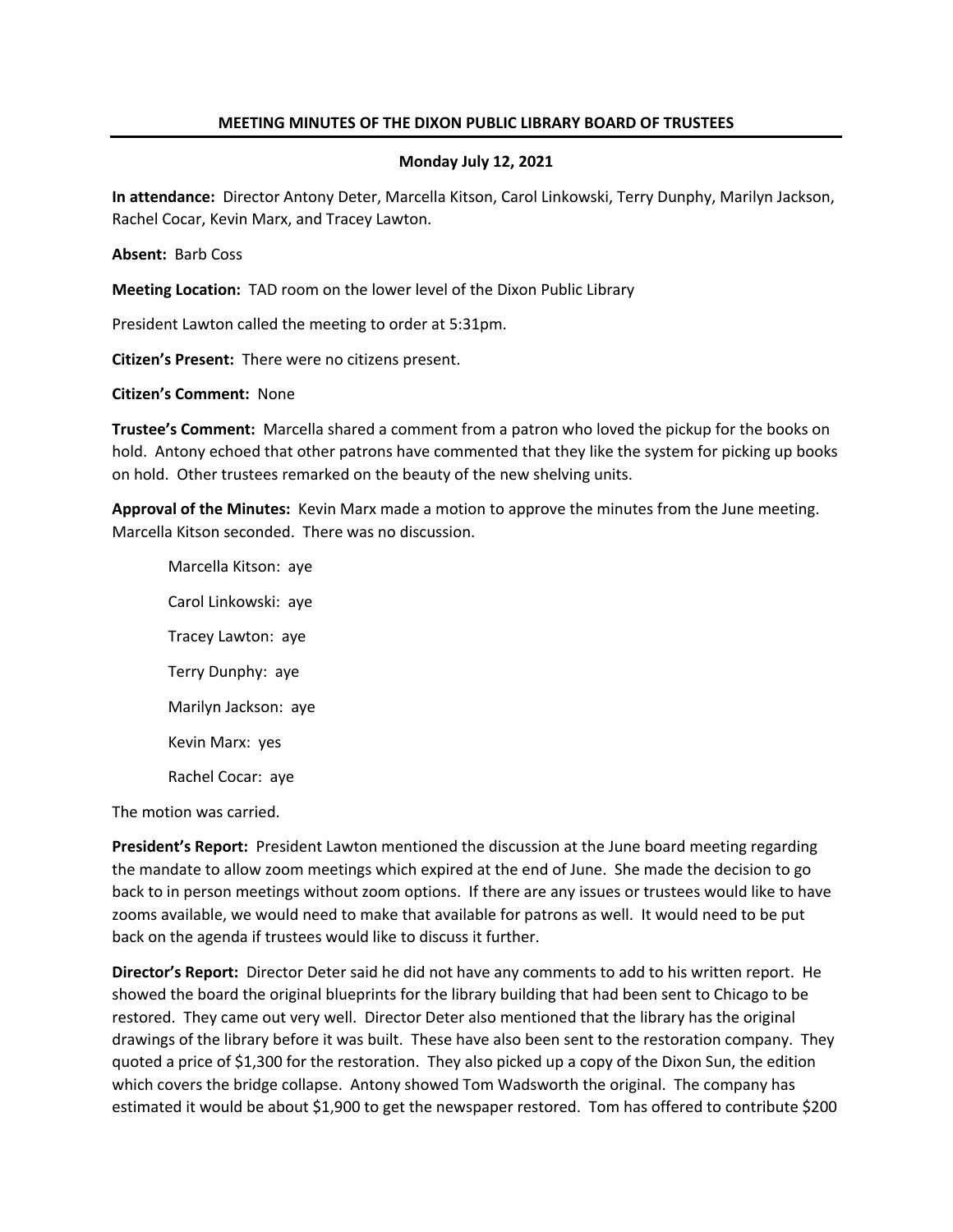toward the restoration. Antony wondered if the board would consider using the money from Diane Kullerstrand's book sales. There was discussion about whether this would need to be added to the August agenda or if the board would allow Director Deter to spend those funds since they fall within the allotted amount Director Deter is authorized to spend without board approval. Next year will be the 125<sup>th</sup> anniversary of the public foundation of the library. Director Deter thought that some of these restorations could tie into some kind of celebration. Marcella asked if it would be possible to make 8X10 copies of the blueprints. Other options for making copies of the prints available to the public were discussed. Marcella asked if the mysteries book club would be starting back up. Antony remarked that it would in September.

**Treasurer's Report:** Marilyn Jackson made a motion to accept the treasurer's report and Tracey Lawton seconded.

Marcella Kitson: aye Carol Linkowski: aye Tracey Lawton: aye Terry Dunphy: aye Marilyn Jackson: aye Kevin Marx: yes Rachel Cocar: aye

The motion was carried.

**Invoices and Expenditures:** Marcella Kitson made a motion to accept the invoices and expenditures and Carol Linkowski seconded.

Marcella Kitson: aye

Carol Linkowski: aye

Tracey Lawton: yes

Terry Dunphy: aye

Marilyn Jackson: aye

Kevin Marx: yes

Rachel Cocar: aye

The motion was carried.

## **Committee Reports:**

❖ **Finance and Budget:** none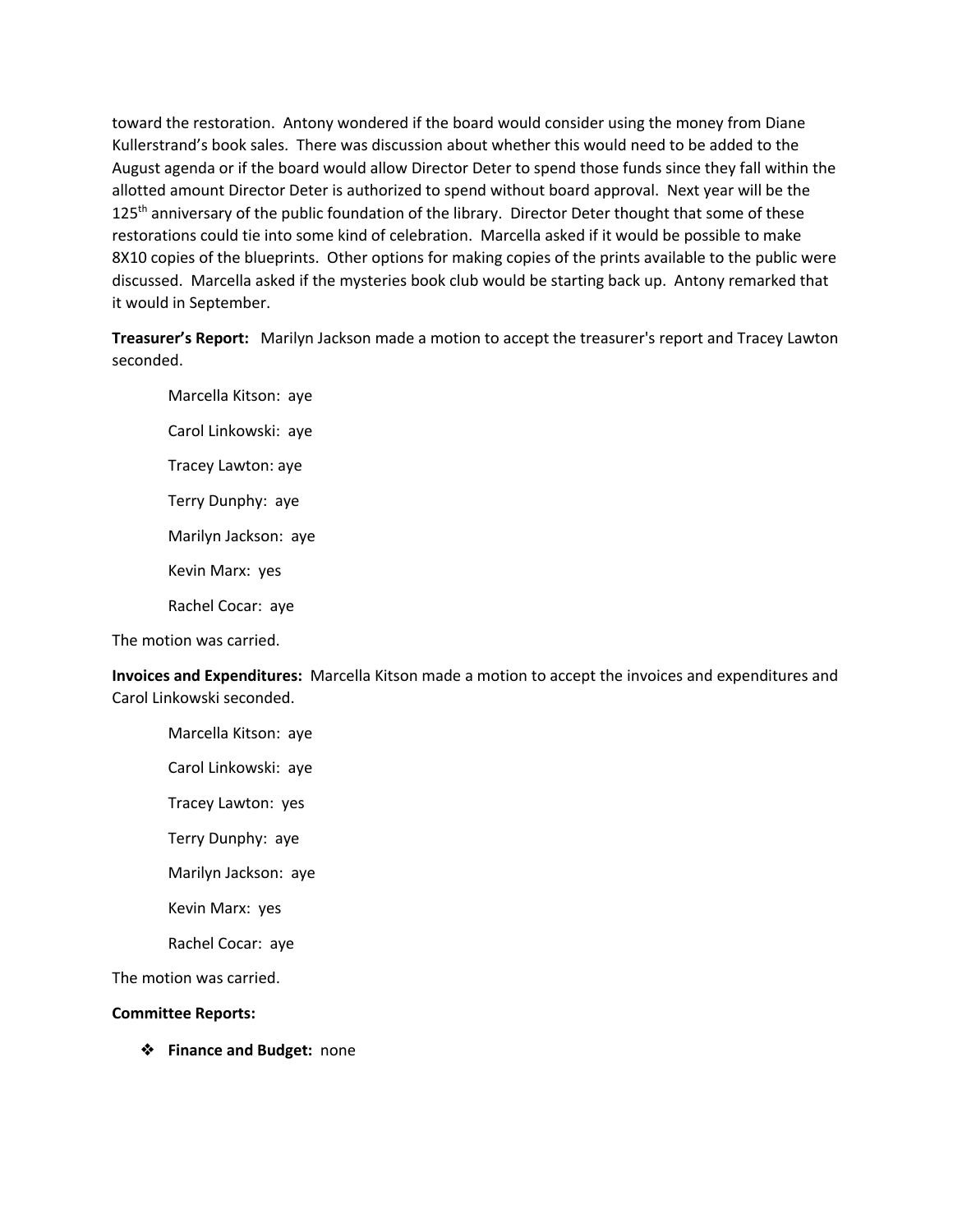- ❖ **Building and Grounds:** The committee does not have a report but Director Deter did want to review the building improvement report which updates the work that has been done since the last report three years ago.
- ❖ **Personnel and Salary:** none
- ❖ **By-laws, Policies, and Procedures:** Carol shared a question for Antony on the non-resident library cards. It will be discussed later in the agenda.
- ❖ **Technology and Technology Resources:** A report will be shared later in the agenda.

**Regular Calendar Business:** The technology plan was presented to the board. The plan was primarily compiled by Allen Philhower who takes care of all IT needs for the city of Dixon. This plan lists every device the library owns that would cost more than \$100 to replace. These devices are listed on the plan with updates needed at yearly increments. This will help the board anticipate future technology needs when thinking of budgets, etc. This year the library will need to take out a new contract on the two photocopiers. That would be a board decision because the contract will be around \$5,000. Other needs are covered in the small equipment budget. A discussion was had in regard to the training of staff in areas of technology. Kevin asked if offering patron education opportunities on various forms of technology would be a part of the library's technology plan. Antony suggested adopting this as the plan currently with a direction that he add language to that end for the next year's review of the plan. Carol Linkowski made a motion that the board approve the technology plan as presented. Marcella Kitson seconded the motion.

Marcella Kitson: aye Carol Linkowski: aye Tracey Lawton: yes Terry Dunphy: aye Marilyn Jackson: aye Kevin Marx: yes Rachel Cocar: aye

The motion was carried.

A discussion was had about adding the incoming board officers as signatories for accounts for 2021- 2022. The banks will need updated signature cards which are needed every year at this time.

Carol Linkowski made a motion that the board approve a resolution authorizing president Tracey Lawton, vice president Kevin Marx, treasurer Terry Dunphy, and secretary Rachel Cocar as signatories on any financial institution accounts for Dixon Public Library. Marilyn Jackson seconded the motion.

Marcella Kitson: aye Carol Linkowski: aye Tracey Lawton: yes Terry Dunphy: aye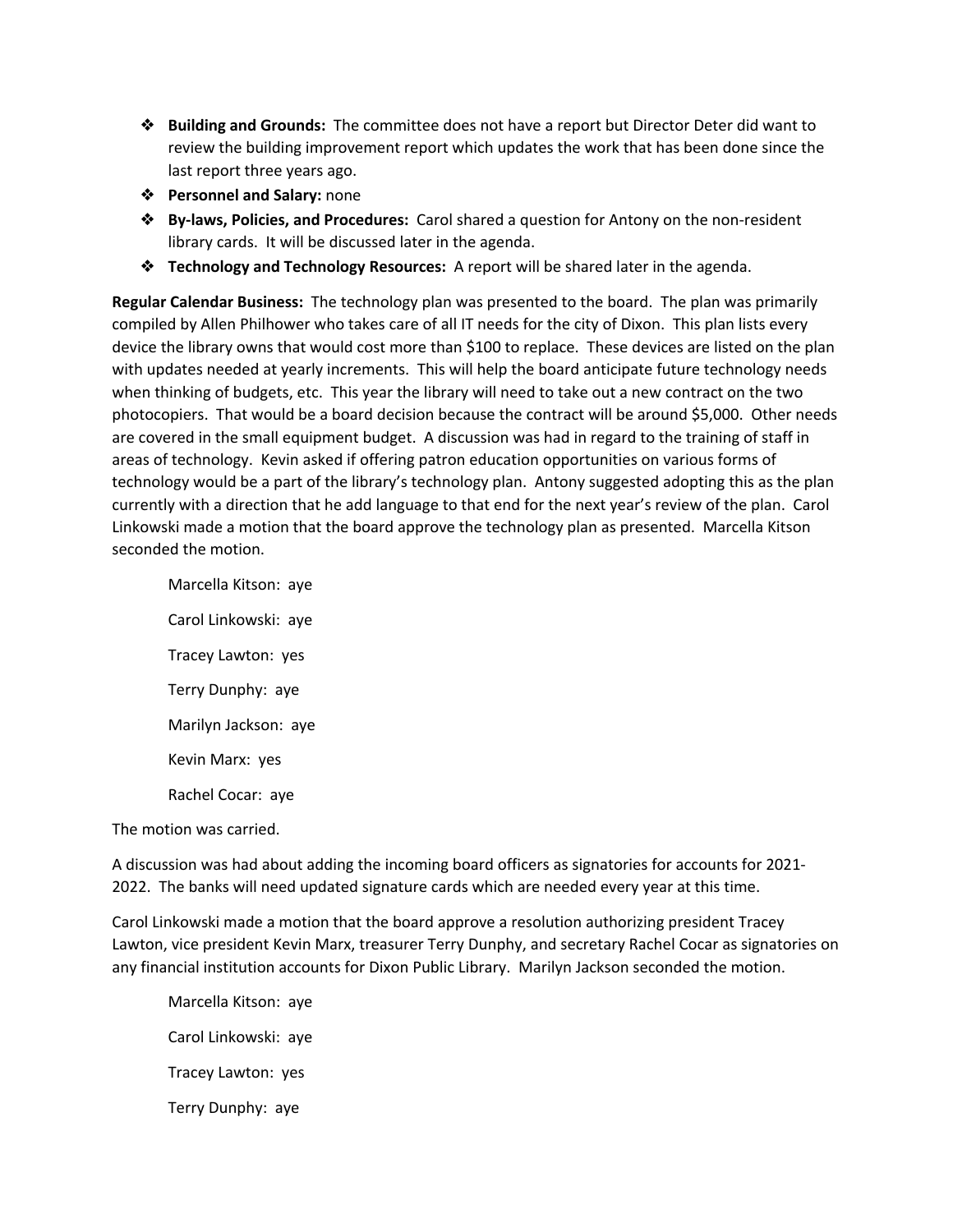Marilyn Jackson: aye Kevin Marx: yes Rachel Cocar: aye

The motion carried.

**Unfinished Business:** Director Deter gathered information in regard to nonresident taxpayers. He spoke with the city attorney, Rob LeSage, who told him that we have to offer cards to each member of the household when they present a tax bill. It is not compulsory unless these cards are specifically requested. President Lawton suggested the following wording change, "a nonresident who owns property within the city limits of Dixon" to go under section D number 1. The word "but" is also added to the end of number 1 so it will read, "The individual is a nonresident of the city of Dixon, but..."

Kevin Marx made the motion that the board approve the language change to Board Policy Section 4, Part D with amendments listed above. Marcella Kitson seconded the motion.

Marcella Kitson: aye Carol Linkowski: aye Tracey Lawton: yes Terry Dunphy: aye Marilyn Jackson: aye Kevin Marx: yes Rachel Cocar: aye

The motion was carried.

**New Business:** The board considered the disposal of a Mac Mini. It is at the end of it's useful life for the library but it is worth \$350 which would require board approval. Allen has been offered this amount from a company that recycles old equipment. Marilyn Jackson made a motion that the library sell the Mac Mini. Terry Dunphy seconded.

Marcella Kitson: aye Carol Linkowski: aye Tracey Lawton: yes Terry Dunphy: aye Marilyn Jackson: aye Kevin Marx: yes Rachel Cocar: aye

The motion was carried.